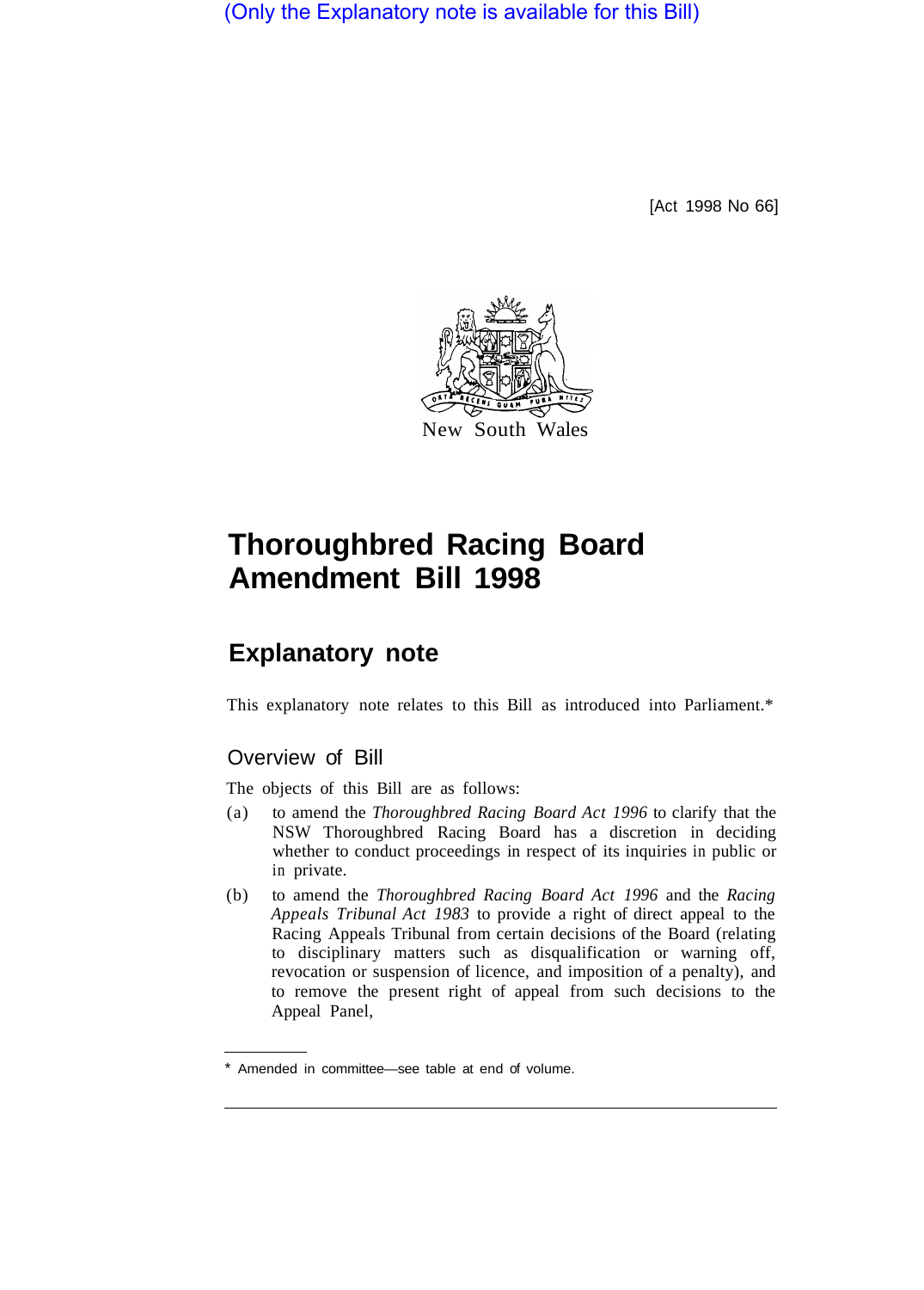Thoroughbred Racing Board Amendment Bill 1998 [Act 1998 No 66]

Explanatory note

(c) to amend the *Defamation Act 1974* to clarify that certain defences (including absolute privilege) are available in defamation actions that concern publications in the course of proceedings with respect to inquiries conducted by the Board, and reports published in respect of such inquiries.

#### Outline of provisions

**Clause 1** sets out the name (also called the short title) of the proposed Act.

**Clause 2** provides for the commencement of the proposed Act on a day or days to be appointed by proclamation.

**Clause 3** is a formal provision giving effect to the amendments to the *Thoroughbred Racing Board Act 1996* set out in Schedule 1.

**Clause 4** is a formal provision giving effect to the amendments to the *Racing Appeals Tribunal Act 1983* set out in Schedule 2.

**Clause 5** is a formal provision giving effect to the amendments to the *Defamation Act 1974* set out in Schedule 3.

#### **Schedule 1 Amendment of Thoroughbred Racing Board Act 1996**

**Schedule 1 [l]** amends section 19 of the *Thoroughbred Racing Board Act 1996* to clarify that the Board has a discretion to decide whether to conduct its inquiries in public or in private, or partly in public and partly in private.

**Schedule 1 [2]** amends section 42 of the Act to remove the right of appeal to the Appeal Panel that currently lies from certain decisions of the Board. This amendment is consequential on **Schedule 2 [1]** to the proposed Act which provides for a right of direct appeal to the Racing Appeal Tribunal from such decisions.

**Schedule 1 [3]** enables regulations of a savings and transitional nature to be made as a consequence of the amendments made by the proposed Act.

**Schedule 1 [4]** inserts a savings and transitional provision (relating to pending appeals) as a consequence of the amendments made by the proposed Act.